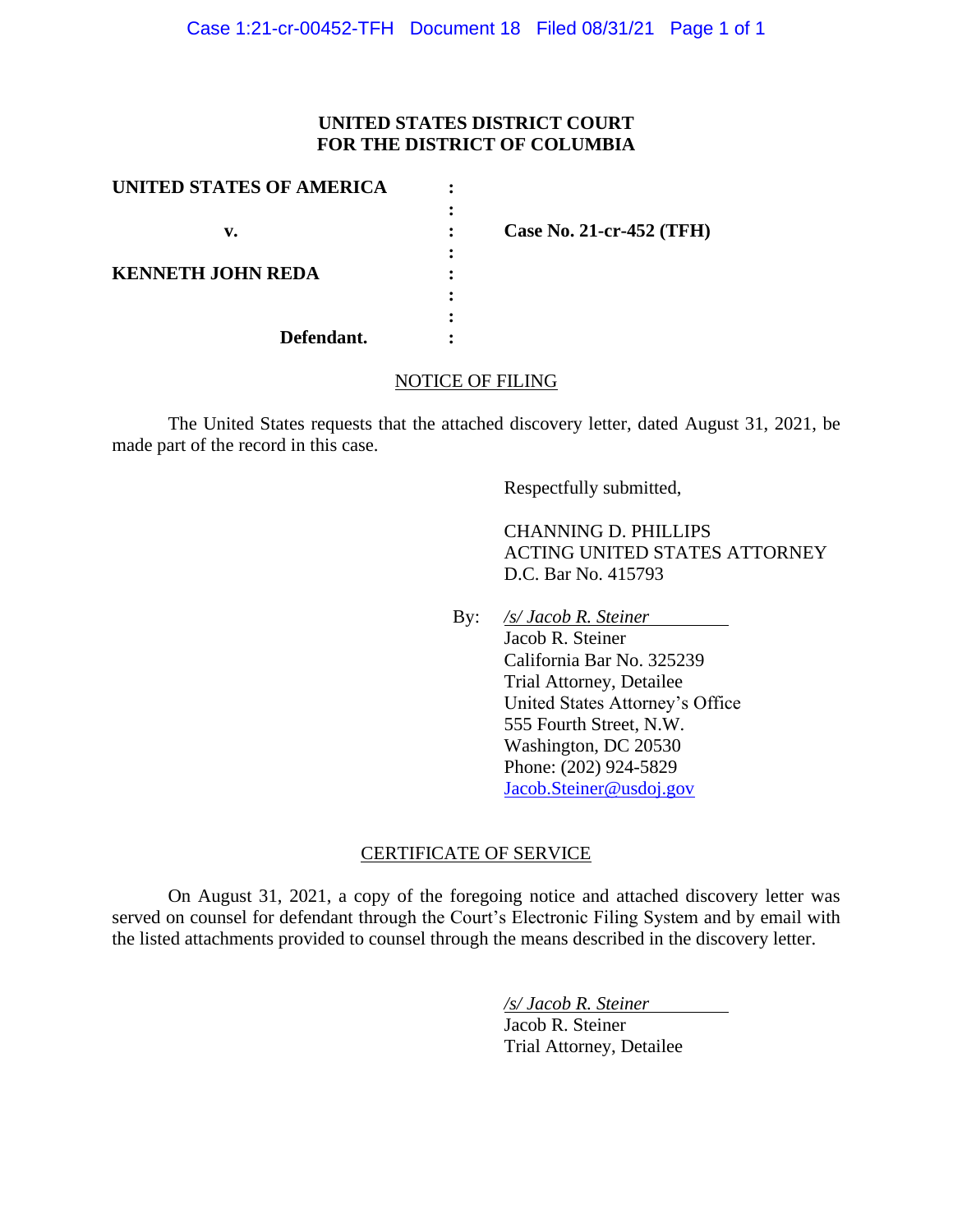# Case 1:21-cr-00452-TFH Document 18-1 Filed 08/31/21 Page 1 of 7



U.S. Department of Justice

Channing D. Phillips Acting United States Attorney

*District of Columbia*

August 31, 2021

#### **BY EMAIL**

Terrence O'Sullivan, Esq. Terrence O'Sullivan Law, P.A. 1250 W. Eau Gallie Blvd., Ste. G Melbourne, FL 32935

> *Re: United States v. Kenneth Reda*, Case No. 21-cr-452 (TFH)

Dear Mr. O'Sullivan:

Attached please find initial discovery in this matter, which is being provided through a shared folder on USA File Exchange (USAfx) titled "US v. Kenneth Reda (Discovery)."

These items are being provided pursuant to the agreed upon protective order, and pursuant to that order certain items are designated as "SENSITIVE" or "HIGHLY SENSITIVE" in the list below and in the USAfx folders.

The following items were provided in discovery on August 31, 2021: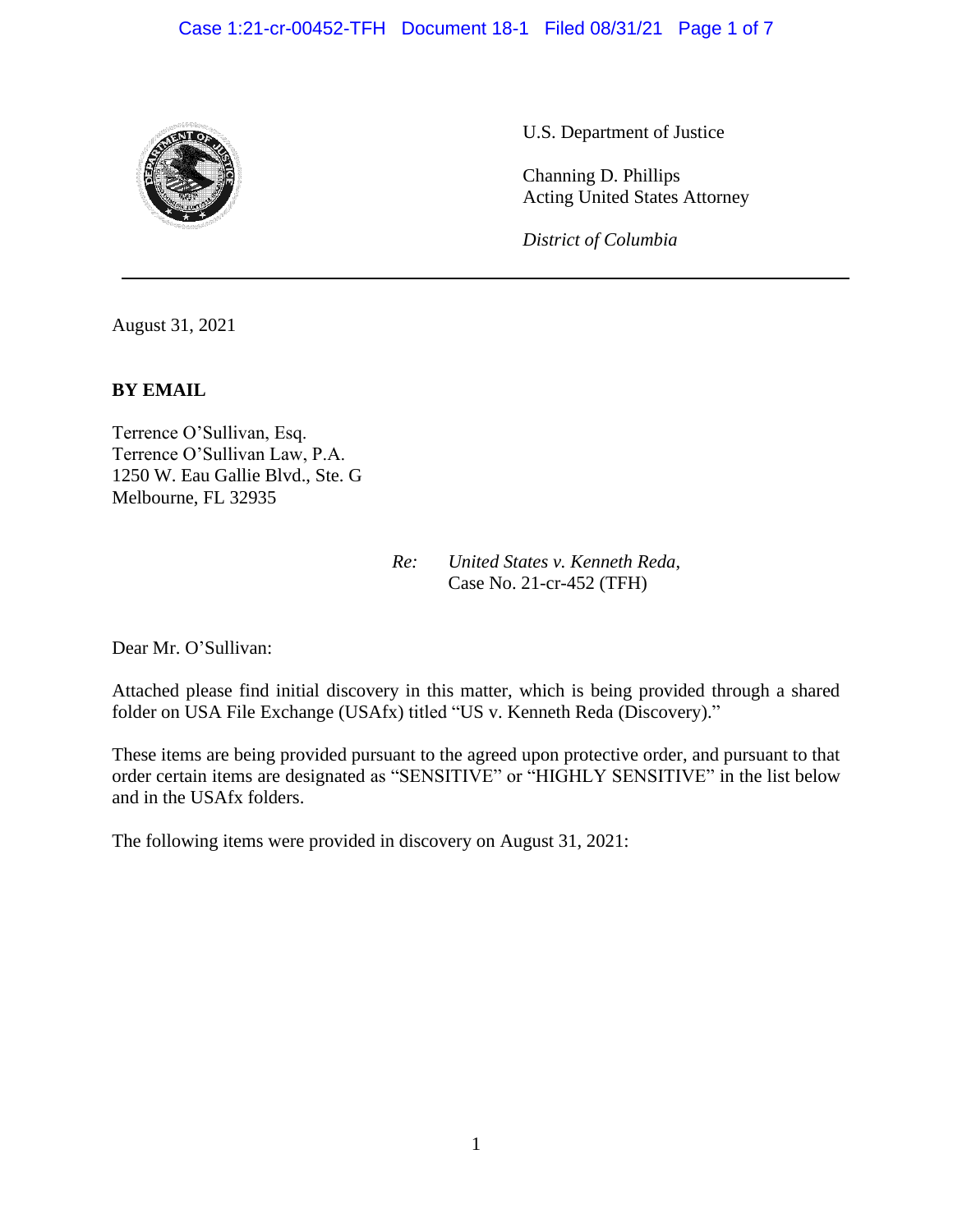# Case 1:21-cr-00452-TFH Document 18-1 Filed 08/31/21 Page 2 of 7

| <b>Production</b> | <b>Contents</b>          | <b>Description &amp; Documents</b>                          |
|-------------------|--------------------------|-------------------------------------------------------------|
| Date              |                          |                                                             |
| 8/31/2021         | 1 pdf                    | <b>Opening EC- Full Investigation</b>                       |
|                   |                          | [SENSITIVE] 0176-TP-3426499_0000001.pdf                     |
| 8/31/2021         | 1 pdf & 3                | <b>US Capitol Data Search</b>                               |
|                   | attachments              | [SENSITIVE] 0176-TP-3426499_0000002.pdf                     |
|                   |                          |                                                             |
|                   |                          | Attachments                                                 |
|                   |                          | [SENSITIVE] 0176-TP-3426499_0000002_1A0000001_0000001.pdf   |
|                   |                          | [SENSITIVE] 0176-TP-3426499_0000002_1A0000001_0000002.txt   |
|                   |                          | [SENSITIVE] 0176-TP-3426499_0000002_1A0000001_0000003.txt   |
| 8/31/2021         | 1 pdf $\& 6$             | <b>Baseline Traces</b>                                      |
|                   | attachments              | [SENSITIVE] 0176-TP-3426499_0000003.pdf                     |
|                   |                          |                                                             |
|                   |                          | Attachments                                                 |
|                   |                          | 0176-TP-3426499_0000003_1A0000002_0000001.PNG               |
|                   |                          | 0176-TP-3426499 0000003 1A0000002 0000002.PNG               |
|                   |                          | 0176-TP-3426499_0000003_1A0000003_0000002.txt               |
|                   |                          | 0176-TP-3426499_0000003_1A0000004_0000001.xlsx              |
|                   |                          | 0176-TP-3426499_0000003_1A0000004_0000002.xlsx              |
|                   |                          | 0176-TP-3426499_0000003_1A0000005_0000001.pdf               |
| 8/31/2021         | 1 pdf & 1                | <b>Open Source Google Search of Kenneth Reda</b>            |
|                   | attachment               | 0176-TP-3426499_0000005.pdf                                 |
|                   |                          |                                                             |
|                   |                          | Attachment                                                  |
| 8/31/2021         |                          | 0176-TP-3426499_0000005_1A0000006_0000001.docx              |
|                   | 1 pdf & 2<br>attachments | <b>Physical Surveillance</b><br>0176-TP-3426499_0000006.pdf |
|                   |                          |                                                             |
|                   |                          | Attachments                                                 |
|                   |                          | 0176-TP-3426499_0000006_1A0000007_0000001.jpg               |
|                   |                          | 0176-TP-3426499_0000006_1A0000007_0000002.jpg               |
| 8/31/2021         | 1 pdf $& 2$              | <b>Physical Surveillance</b>                                |
|                   | attachments              | 0176-TP-3426499_0000007.pdf                                 |
|                   |                          |                                                             |
|                   |                          | Attachments                                                 |
|                   |                          | 0176-TP-3426499_0000007_1A0000008_0000001.jpg               |
|                   |                          | 0176-TP-3426499_0000007_1A0000008_0000002.jpg               |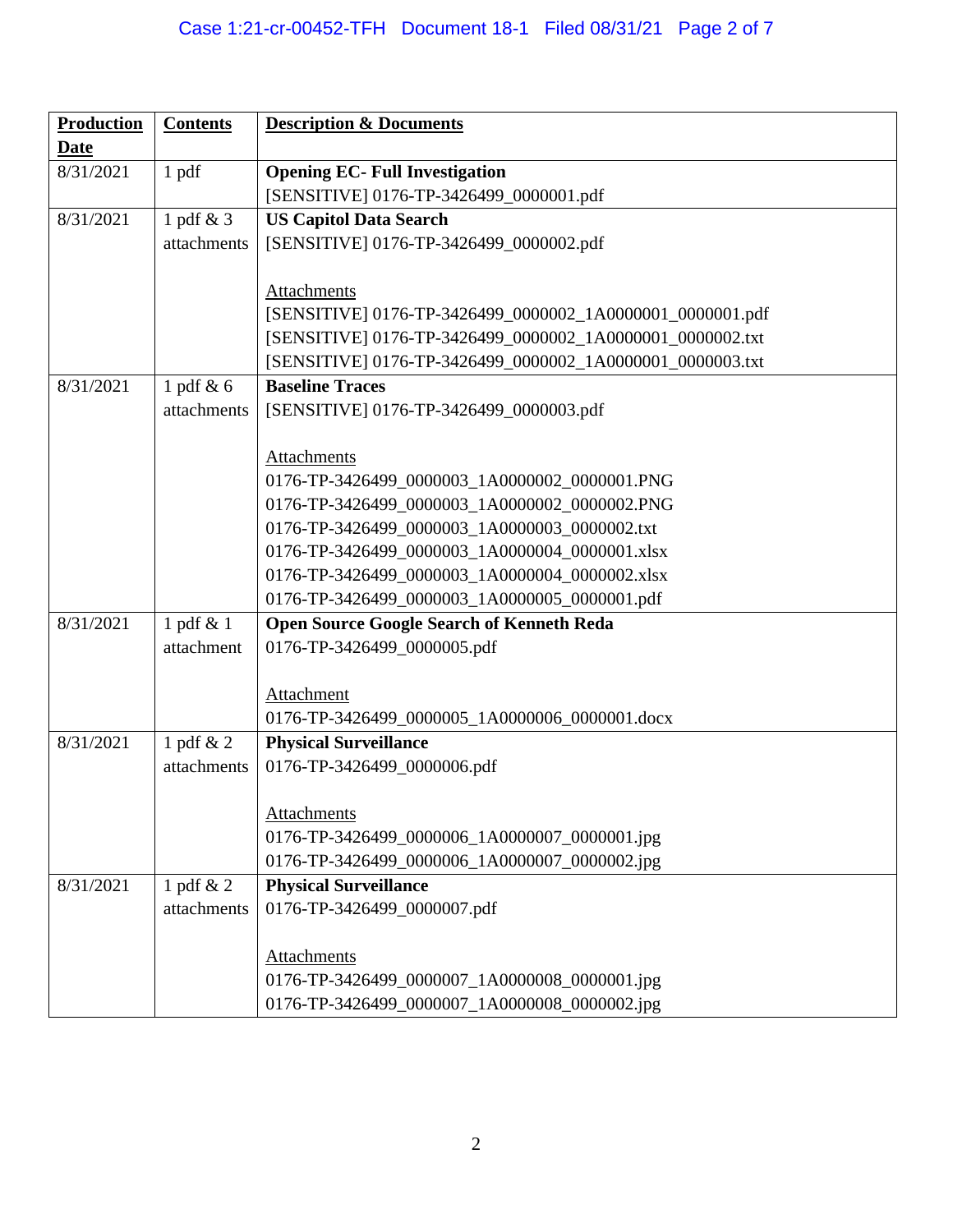| 8/31/2021 | 1 pdf $& 3$ | <b>Preservation Requests</b>                   |
|-----------|-------------|------------------------------------------------|
|           | attachments | 0176-TP-3426499_0000008.pdf                    |
|           |             |                                                |
|           |             | <b>Attachments</b>                             |
|           |             |                                                |
|           |             | 0176-TP-3426499_0000008_1A0000009_0000001.pdf  |
|           |             | 0176-TP-3426499_0000008_1A0000009_0000002.pdf  |
|           |             | 0176-TP-3426499_0000008_1A0000009_0000003.pdf  |
| 8/31/2021 | 1 pdf       | <b>Interview</b>                               |
|           |             | [SENSITIVE] 0176-TP-3426499_0000009.pdf        |
|           | 1 pdf & 50  | <b>Parler Search Warrant and Returns</b>       |
|           | attachments | 0176-TP-3426499_0000010.pdf                    |
|           |             |                                                |
|           |             | <b>Attachments</b>                             |
|           |             | 0176-TP-3426499_0000010_1A0000010_0000001.jpeg |
|           |             | 0176-TP-3426499_0000010_1A0000010_0000002.m3u8 |
|           |             | 0176-TP-3426499_0000010_1A0000010_0000003.xlsx |
|           |             | 0176-TP-3426499_0000010_1A0000010_0000004.gif  |
|           |             | 0176-TP-3426499_0000010_1A0000010_0000005.gif  |
|           |             | 0176-TP-3426499_0000010_1A0000010_0000006.jpeg |
|           |             | 0176-TP-3426499_0000010_1A0000010_0000007.gif  |
|           |             | 0176-TP-3426499_0000010_1A0000010_0000008.gif  |
|           |             | 0176-TP-3426499_0000010_1A0000010_0000009.jpeg |
|           |             | 0176-TP-3426499_0000010_1A0000010_0000010.gif  |
|           |             | 0176-TP-3426499_0000010_1A0000010_0000011.gif  |
|           |             | 0176-TP-3426499_0000010_1A0000010_0000012.jpeg |
|           |             | 0176-TP-3426499_0000010_1A0000010_0000013.jpeg |
|           |             | 0176-TP-3426499_0000010_1A0000010_0000014.gif  |
|           |             | 0176-TP-3426499_0000010_1A0000010_0000015.jpeg |
|           |             | 0176-TP-3426499_0000010_1A0000010_0000016      |
|           |             | 0176-TP-3426499_0000010_1A0000010_0000017.gif  |
|           |             | 0176-TP-3426499_0000010_1A0000010_0000018.jpeg |
|           |             | 0176-TP-3426499_0000010_1A0000010_0000019.jpeg |
|           |             | 0176-TP-3426499_0000010_1A0000010_0000020.gif  |
|           |             | 0176-TP-3426499_0000010_1A0000010_0000021.pdf  |
|           |             | 0176-TP-3426499_0000010_1A0000010_0000022.gif  |
|           |             | 0176-TP-3426499_0000010_1A0000010_0000023.jpeg |
|           |             | 0176-TP-3426499_0000010_1A0000010_0000024.jpeg |
|           |             | 0176-TP-3426499_0000010_1A0000010_0000025.gif  |
|           |             | 0176-TP-3426499_0000010_1A0000010_0000026.jpeg |
|           |             | 0176-TP-3426499_0000010_1A0000010_0000027.gif  |
|           |             | 0176-TP-3426499_0000010_1A0000010_0000028.gif  |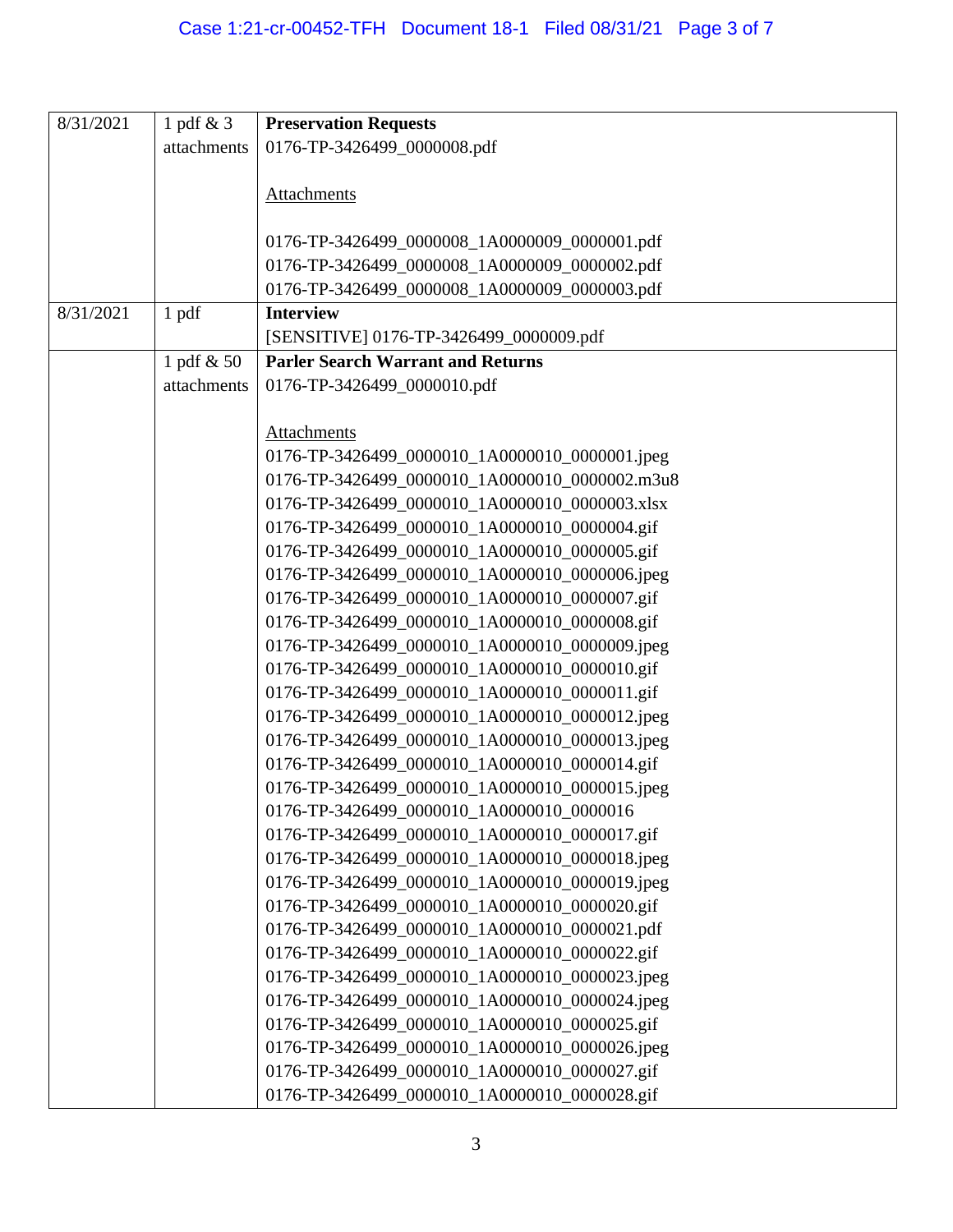|           |             | 0176-TP-3426499_0000010_1A0000010_0000029.jpeg            |
|-----------|-------------|-----------------------------------------------------------|
|           |             | 0176-TP-3426499_0000010_1A0000010_0000030.jpeg            |
|           |             | 0176-TP-3426499_0000010_1A0000010_0000031.jpeg            |
|           |             | 0176-TP-3426499_0000010_1A0000010_0000032.gif             |
|           |             | 0176-TP-3426499_0000010_1A0000010_0000033.jpeg            |
|           |             | 0176-TP-3426499_0000010_1A0000010_0000034.jpeg            |
|           |             | 0176-TP-3426499_0000010_1A0000010_0000035.ts              |
|           |             | 0176-TP-3426499_0000010_1A0000010_0000036.pdf             |
|           |             | 0176-TP-3426499_0000010_1A0000010_0000037.gif             |
|           |             | 0176-TP-3426499_0000010_1A0000010_0000038.jpeg            |
|           |             | 0176-TP-3426499_0000010_1A0000010_0000039.gif             |
|           |             | 0176-TP-3426499_0000010_1A0000010_0000040.jpeg            |
|           |             | 0176-TP-3426499_0000010_1A0000010_0000041.jpeg            |
|           |             | 0176-TP-3426499_0000010_1A0000010_0000042.jpeg            |
|           |             | 0176-TP-3426499_0000010_1A0000010_0000043.mp4             |
|           |             | 0176-TP-3426499_0000010_1A0000010_0000044.jpeg            |
|           |             | 0176-TP-3426499_0000010_1A0000010_0000045.jpeg            |
|           |             | 0176-TP-3426499_0000010_1A0000010_0000046.jpeg            |
|           |             | 0176-TP-3426499_0000010_1A0000010_0000047.gif             |
|           |             | 0176-TP-3426499_0000010_1A0000010_0000048.gif             |
|           |             | 0176-TP-3426499_0000010_1A0000010_0000049.jpeg            |
|           |             | 0176-TP-3426499_0000010_1A0000010_0000050.mp4             |
| 8/31/2021 | 1 pdf       | <b>IP Address Location for Parler Posts</b>               |
|           |             | 0176-TP-3426499_0000011.pdf                               |
| 8/31/2021 | 1 pdf & 1   | <b>Public Tip</b>                                         |
|           | attachment  | [SENSITIVE] 0176-TP-3426499_0000012.pdf                   |
|           |             |                                                           |
|           |             | Attachment                                                |
|           |             | [SENSITIVE] 0176-TP-3426499_0000012_1A0012925_0000001.pdf |
| 8/31/2021 | 1 pdf $& 2$ | <b>Face and Name Search</b>                               |
|           | attachments | [SENSITIVE] 0176-TP-3426499_0000013.pdf                   |
|           |             |                                                           |
|           |             | Attachments                                               |
|           |             | [SENSITIVE] 0176-TP-3426499_0000013_1A0000011_0000001.pdf |
|           |             | [SENSITIVE] 0176-TP-3426499_0000013_1A0000011_0000002.pdf |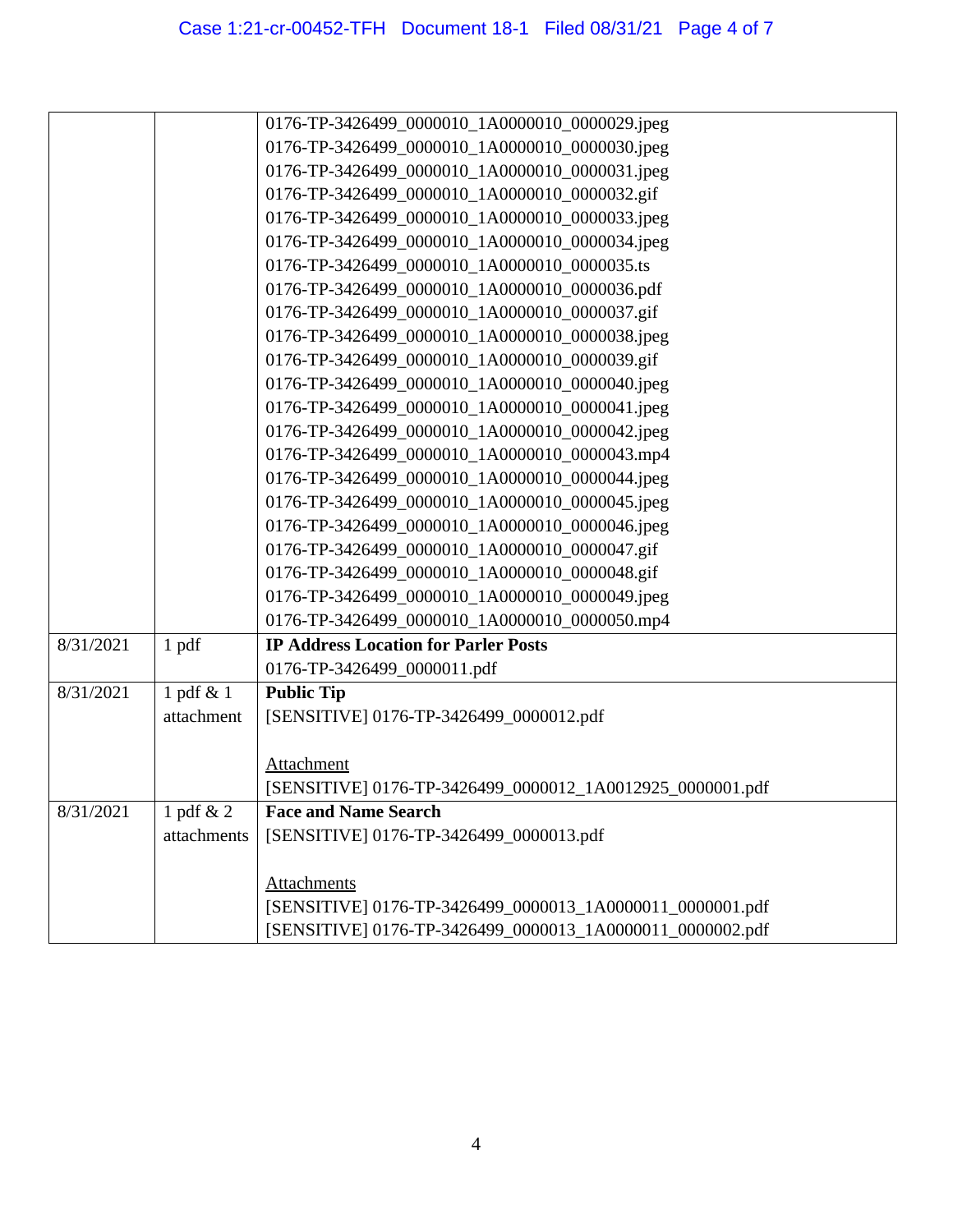| 8/31/2021 | 1 pdf $\&$   | <b>US Capitol Police CCTV Video</b>                                      |
|-----------|--------------|--------------------------------------------------------------------------|
|           | 9            | 0176-TP-3426499_0000014.pdf                                              |
|           | attachments  |                                                                          |
|           |              | Attachments                                                              |
|           |              | [HIGHLY SENSITIVE] 0176-TP-3426499_0000014_1A0000012_0000001.docx        |
|           |              | 0176-TP-3426499_0000014_1A0000012_0000002_PHYSICAL.pdf                   |
|           |              | [HIGHLY SENSITIVE] Rotunda Door Interior-2021-01-06_15h02min00s000ms.asf |
|           |              | [HIGHLY SENSITIVE] Rotunda Door Interior-2021-01-06_15h10min00s000ms.asf |
|           |              | [HIGHLY SENSITIVE] Rotunda South-2021-01-06_15h03min00s000ms.asf         |
|           |              | [HIGHLY SENSITIVE] Rotunda North-2021-01-06_15h03min00s000ms.asf         |
|           |              | [HIGHLY SENSITIVE] Rotunda Door Interior-2021-01-06_15h02min00s000ms.asf |
|           |              | [HIGHLY SENSITIVE] Rotunda Lobby East Stairs-2021-01-                    |
|           |              | 06_15h02min00s000ms.asf                                                  |
|           |              | [HIGHLY SENSITIVE] Rotunda Lobby East Stairs-2021-01-                    |
|           |              | 06_15h10min00s000ms.asf                                                  |
| 8/31/2021 | 1 pdf $& 1$  | <b>Arrest of Kenneth John Reda</b>                                       |
|           | attachment   | 0176-TP-3426499_0000015.pdf                                              |
|           |              |                                                                          |
|           |              | Attachment                                                               |
|           |              | 0176-TP-3426499_0000015_1A0000013_0000001.pdf                            |
| 8/31/2021 | 1 pdf $& 2$  | <b>Search Warrant Executed</b>                                           |
|           | attachments  | 0176-TP-3426499_0000016.pdf                                              |
|           |              |                                                                          |
|           |              | Attachments                                                              |
|           |              | 0176-TP-3426499_0000016_1A0000014_0000001.pdf                            |
|           |              | 0176-TP-3426499_0000016_1A0000014_0000002.pdf                            |
| 8/31/2021 | 1 pdf        | <b>Evidence Collected</b>                                                |
|           |              | 0176-TP-3426499_0000017.pdf                                              |
| 8/31/2021 | 1 pdf $& 2$  | <b>Evidence Form</b>                                                     |
|           | attachments  | 0176-TP-3426499_0000018.pdf                                              |
|           |              |                                                                          |
|           |              | Attachments                                                              |
|           |              | 0176-TP-3426499_0000018_1A0000015_0000001.pdf                            |
|           |              | [SENSITIVE] 0176-TP-3426499_0000018_Import.rtf                           |
| 8/31/2021 | 1 pdf $\&$ 1 | <b>Phone Returned to Kenneth Reda</b>                                    |
|           | attachment   | 0176-TP-3426499_0000019.pdf                                              |
|           |              |                                                                          |
|           |              | Attachment                                                               |
|           |              | 0176-TP-3426499_0000019_1A0000016_0000001.pdf                            |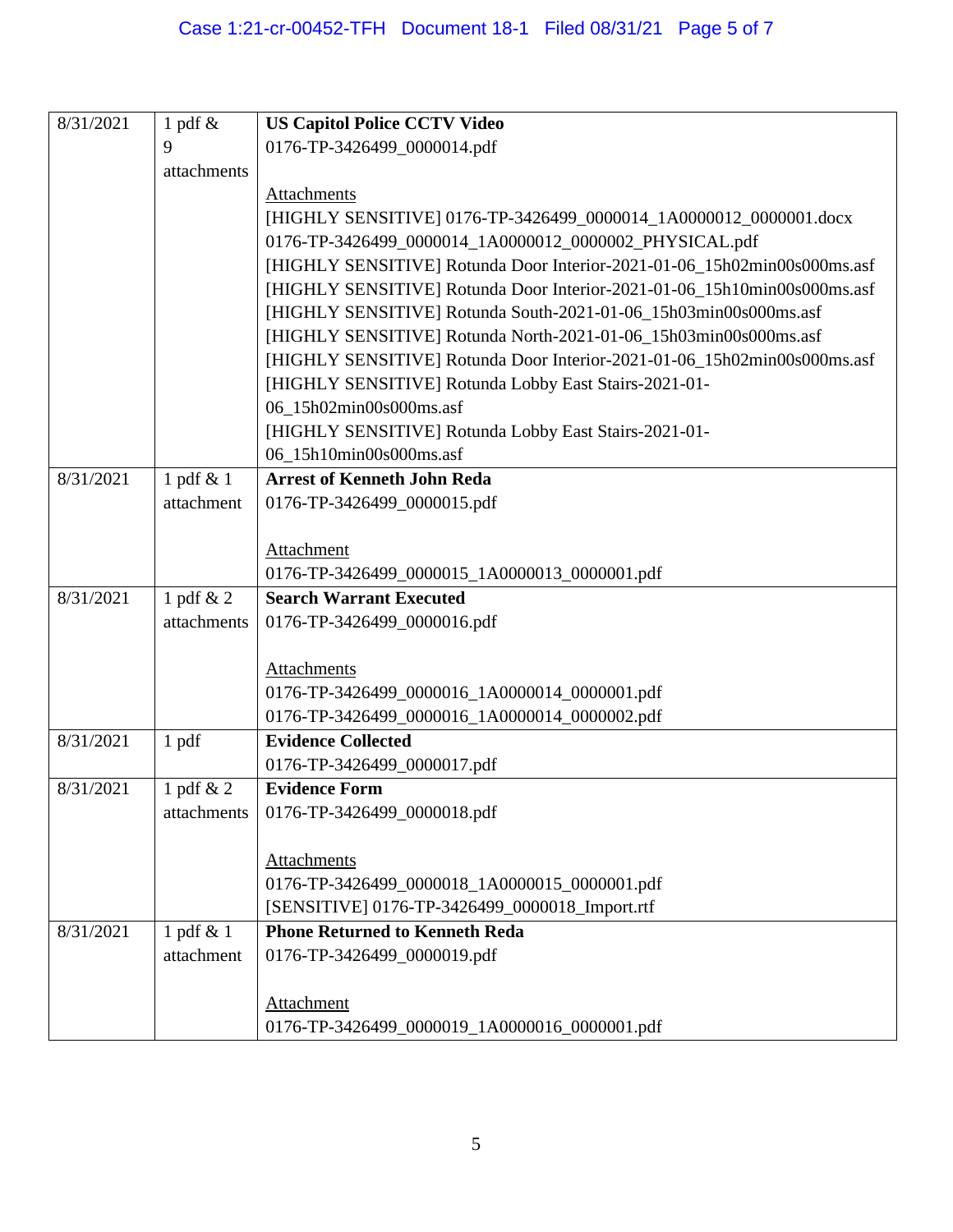| 8/31/2021 | 1 pdf $\&$ 1 | <b>Motion and Order to Unseal Search Warrant</b>                             |
|-----------|--------------|------------------------------------------------------------------------------|
|           | attachment   | 0176-TP-3426499_0000020.pdf                                                  |
|           |              |                                                                              |
|           |              | Attachment                                                                   |
|           |              | 0176-TP-3426499_0000020_1A0000017_0000001.pdf                                |
| 8/31/2021 | 1 pdf & 1    | <b>Interview Recording</b>                                                   |
|           | mp3          | 0176-TP-3426499_0000021.pdf                                                  |
|           |              | Interview Recording.mp3                                                      |
| 8/31/2021 | 1 pdf & 2    | <b>Interview of Kenneth Reda</b>                                             |
|           | attachments  | 0176-TP-3426499_0000022.pdf                                                  |
|           |              |                                                                              |
|           |              | <b>Attachments</b>                                                           |
|           |              | 0176-TP-3426499_0000022_1A0000018_0000001.pdf                                |
|           |              | 0176-TP-3426499_0000022_1A0000019_0000001.pdf                                |
| 8/31/2021 | 1 pdf & 3    | SW Affidavit and Attachments for Parler and Phone and Statement of Facts for |
|           | attachments  | Arrest/Complaint                                                             |
|           |              | 0176-TP-3426499_0000023.pdf                                                  |
|           |              |                                                                              |
|           |              | Attachments                                                                  |
|           |              | 0176-TP-3426499_0000023_1A0000020_0000001.pdf                                |
|           |              | 0176-TP-3426499_0000023_1A0000020_0000002.pdf                                |
|           |              | 0176-TP-3426499_0000023_1A0000020_0000003.pdf                                |
| 8/31/2021 | 1 pdf & 3    | <b>Grand Jury Subpoena to Parler</b>                                         |
|           | attachments  | 0176-TP-3426499-GJ_0000001.pdf                                               |
|           |              |                                                                              |
|           |              | Attachments                                                                  |
|           |              | 0176-TP-3426499-GJ_0000001_1A0000001_0000001.pdf                             |
|           |              | 0176-TP-3426499-GJ_0000001_1A0000002_0000001.xlsx                            |
|           |              | 0176-TP-3426499-GJ_0000001_1A0000002_0000002.pdf                             |
| 8/31/2021 | 1 pdf $& 4$  | <b>Grand Jury Subpoena to Google</b>                                         |
|           | attachments  | 0176-TP-3426499-GJ_0000002.pdf                                               |
|           |              |                                                                              |
|           |              | Attachments                                                                  |
|           |              | 0176-TP-3426499-GJ_0000002_1A0000003_0000001.zip                             |
|           |              | 0176-TP-3426499-GJ_0000002_1A0000003_0000002.zip                             |
|           |              | 0176-TP-3426499-GJ_0000002_1A0000003_0000003.pdf                             |
|           |              | 0176-TP-3426499-GJ_0000002_1A0000003_0000004.pdf                             |